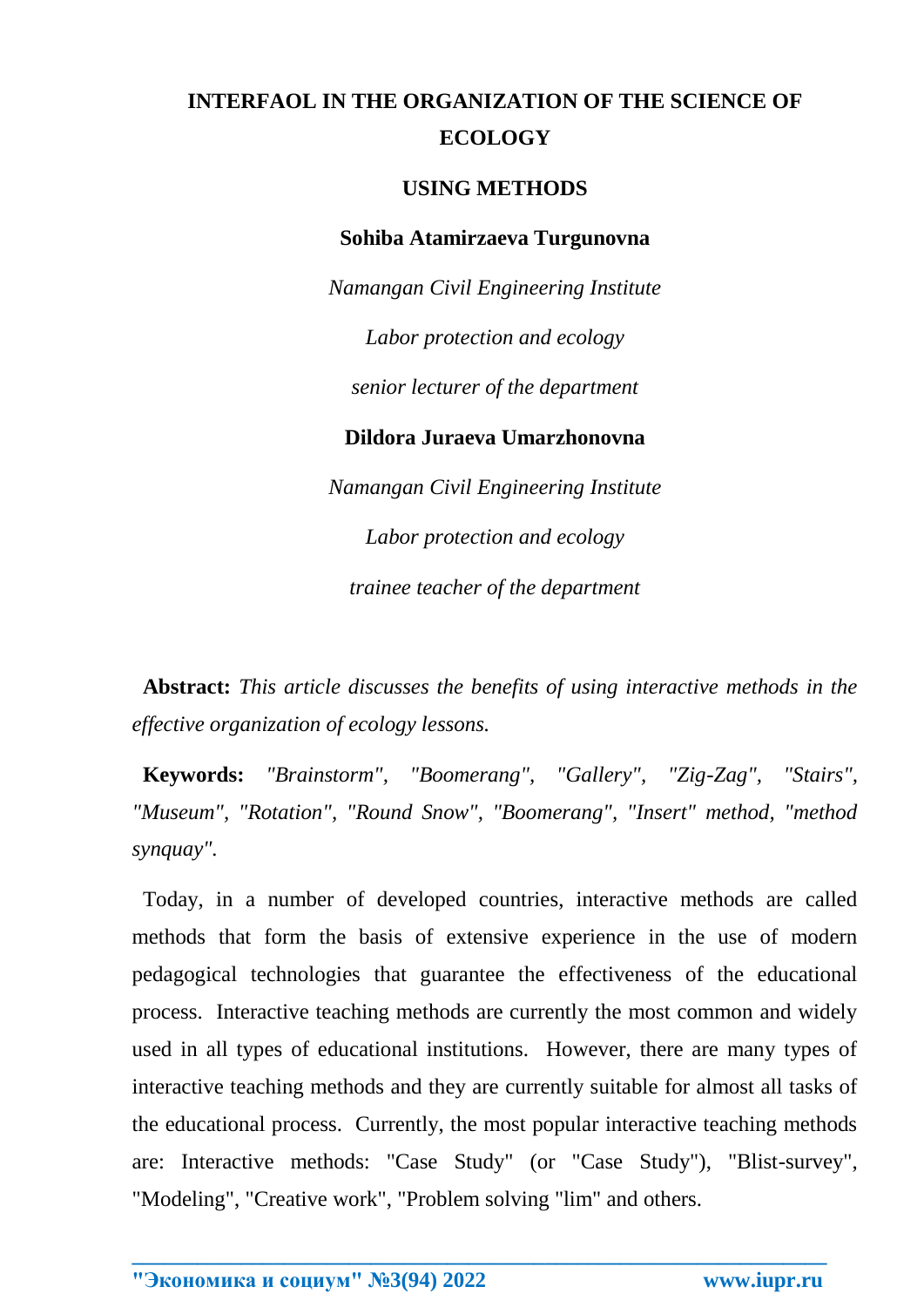Interactive learning strategies: "Brainstorming", "Boomerang", "Gallery", "Zig-Zag", "Stairs", "Museum", "Rotation", "Round Snow", etc. An approach to organizing group work while distinguishing between strategies interactive learning from interactive teaching methods is in some way based on a comparison of the strategic approach. A student may become bored with one type of learning process and may experience a decline in learning. In order to effectively organize environmental lessons in all disciplines and organize a high level of teaching, teachers use many new methods, for example, we can show the organization of the educational process in ecology for students studying in their specialty. We know that brainstorming can help students memorize information quickly.

 This method is widely used in solving problems on a specific topic, it allows participants to think broadly and comprehensively about the problem, and a certain ability to positively use their imagination and ideas contributes to the development of skills. In the process of learning using this method, it is possible to find original solutions to arbitrary problems. The brainstorming method allows you to identify certain values within the selected topics, as well as select alternative ideas.

 There are a few rules to follow when using brainstorming while teaching. These rules are:

 1. Encourage participants to think broadly about the problem so that they come up with unexpected logical thoughts.

 2. The number of ideas expressed by each student is encouraged. This allows you to choose the most appropriate of the opinions expressed. In addition, the stimulation of ideas leads to the emergence of another new thought or idea.

 3. Each student can base their own thoughts or ideas and modify them. Generalization, categorization or modification of previously expressed ideas (ideas) opens the way to the formation of scientifically based ideas (ideas).

 4. Monitoring of any activity of students during training in accordance with the requirements of the standard does not allow assessing the views expressed by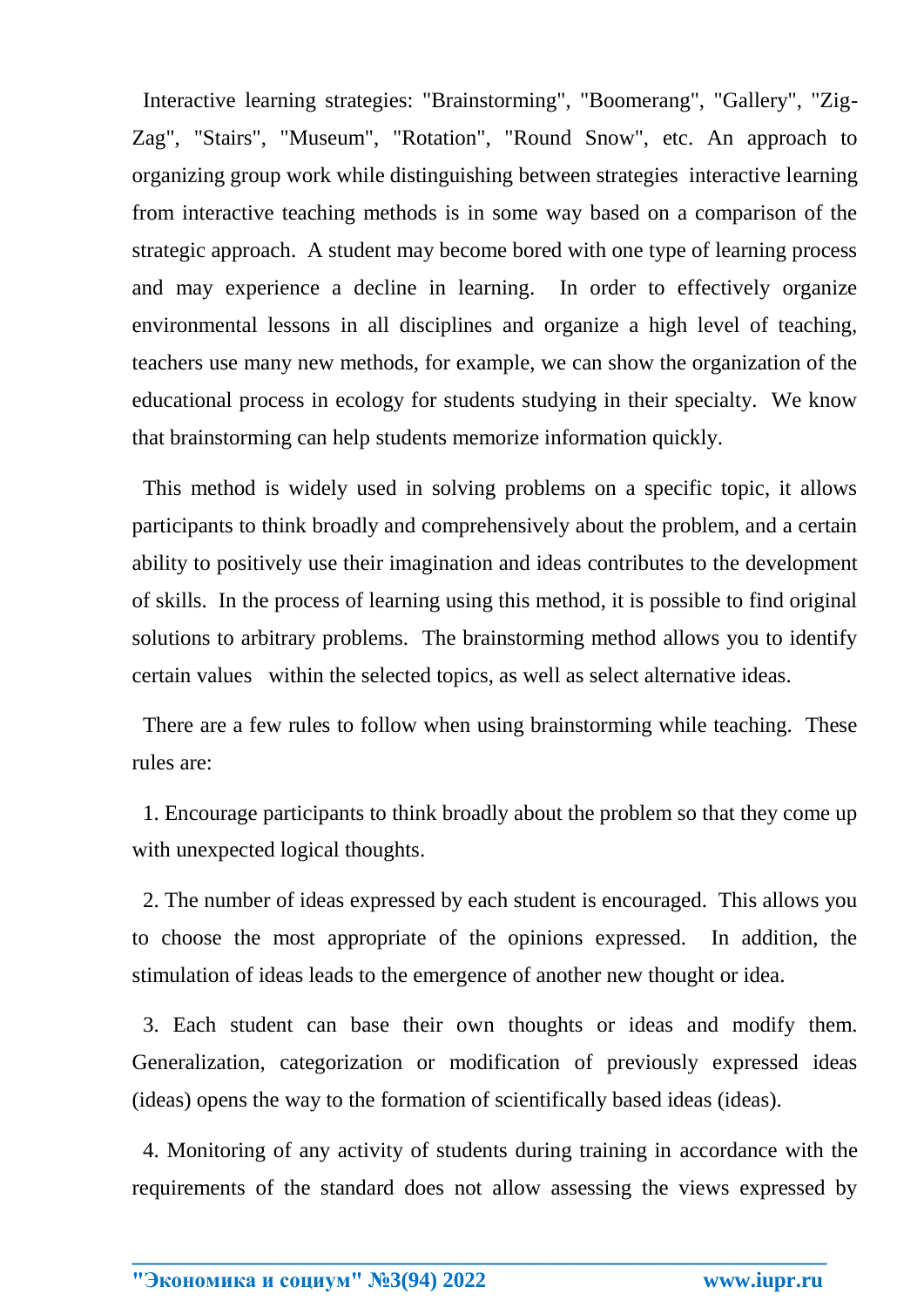them. If their ideas are valued and implemented, the students will focus on defending their personal opinions, and as a result, they will not have new ideas. It should be borne in mind that the main purpose of using this method is to encourage students to think broadly and deeply about the problem, without abandoning any method of evaluating their work.

In order to effectively use this method in the training process, it is necessary:

1. Create conditions for participants to feel free.

2. Prepare a whiteboard or worksheet to write down ideas.

3. Define the problem (or topic).

 4. Determining the conditions that must be met during training. Conditions may include:

(a) Any ideas expressed by students will not be graded;

 (b) create an enabling environment for students to think independently and express their personal opinions;

c) the emphasis is on diversity and variety of ideas;

 (g) Students should remember the opinions of others, express new ideas based on their own opinions, and draw certain conclusions from the opinions expressed.

5. Seek substantiation of the ideas expressed by their authors and record them.

 6. After filling certain sheets of paper with ideas (or thoughts), hang them on the board.

7. Support the expressed ideas by enriching them with new ideas.

 8. When laughing at the opinions (ideas) expressed by others, do not allow caustic remarks about them.

 9. Do not rush to announce the only correct solution to the problem, as students continue to come up with new ideas.